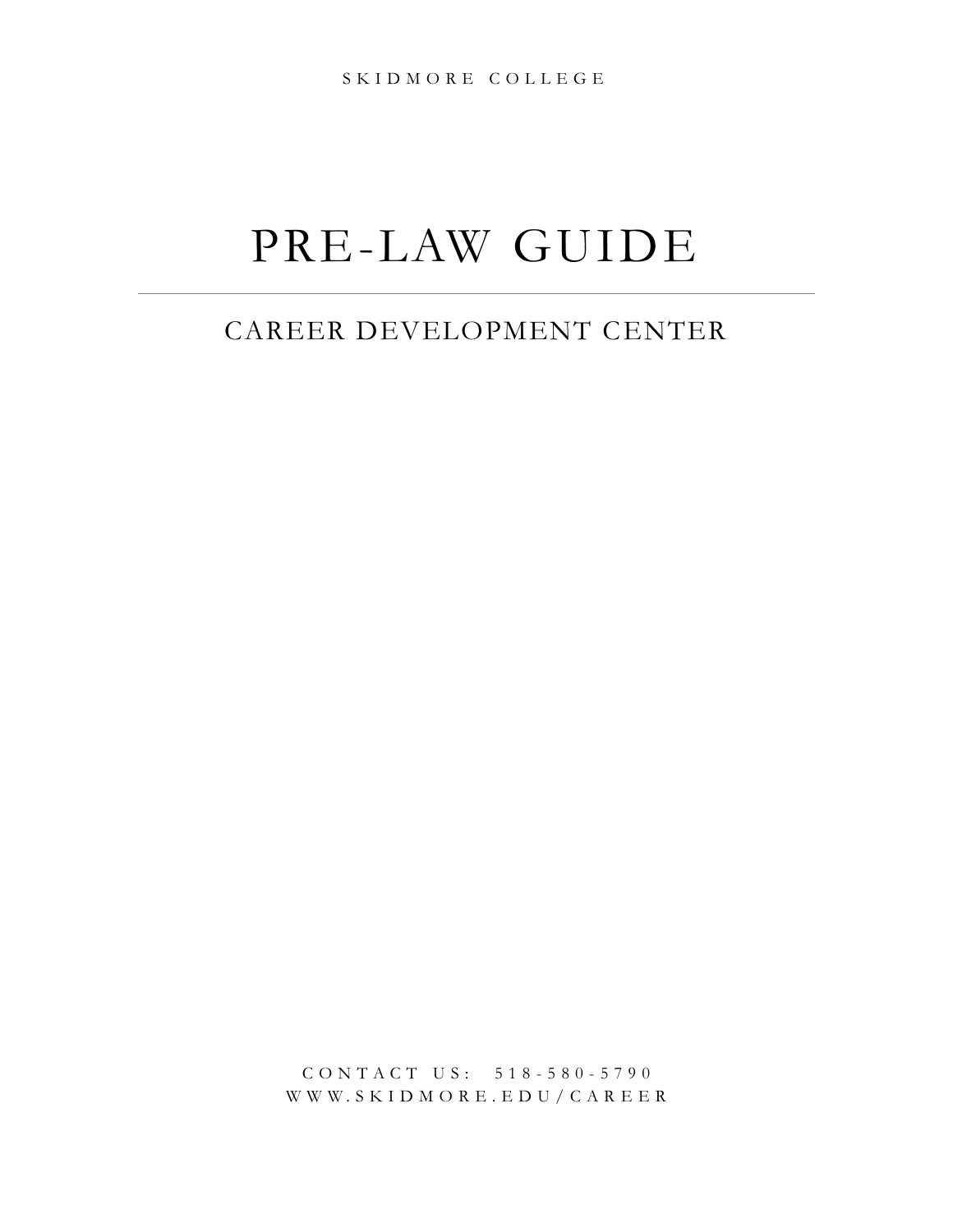#### **Thinking about Going to Law School?**

Getting a law degree takes a significant amount of time, energy and money. That's why it's crucial to consider why you want to go to law school before jumping in. It's not uncommon to attend law school immediately after or within a few years of graduating, but it is essential to understand your motivations and interests in getting a law degree. Although many successful people working in areas outside of the law may have a law degree, in general, it's recommended to go to law school **only if you intend to practice law**! Go if you are passionate about studying the law and need the degree to pursue what you want to do.

#### **DO YOUR HOMEWORK: Researching Legal Careers and the Law School Process**

The more you research and talk with practicing attorneys, the more comfortable you'll be with your decision to attend law school. Research both career opportunities in law as well as the law school application process. Read about the profession, education and career paths, talk to lawyers in different settings and try to gain experience working in a legal environment before applying to school. The best way to decide whether law school is the right path for you is to spend time networking with lawyers and gaining relevant experience!

#### *General Information on Legal Careers:*

[Occupational Outlook Handbook](https://www.bls.gov/ooh/legal/home.htm) [National Association for Law Placement –](https://www.nalp.org/prelaw_portal) Pre-law portal [American Bar Association Pre-Law Guide](https://www.americanbar.org/groups/legal_education/resources/pre_law/)

#### *Networking to Gain Insight:*

[Career Advisor Network](https://www.skidmore.edu/career/careeradvisornetwork/index.php) - a list of Skidmore alums and parents eager to share their career expertise! We have a number of career advisors who are willing to speak with students about their careers as well as experience in law school. Please make an appointment with the Career Development Center to discuss this resource and the protocols for its use.

#### *Here is a sample outreach e-mail to get you started*:

I'm in my junior year at Skidmore College and have an interest in pursuing a career in law. I found your contact information through the Career Advisor Network. I would very much like to learn more about your experiences in the field and any advice you would be willing to share with me. Would you be willing to speak with me for 15-20 minutes about your experiences at a time that's convenient for you? To give you a better sense of who I am, attached please find my resume. Thanks for your consideration. I look forward to hearing from you.

Sincerely, Name Class of X Skidmore College Phone Number E-mail

[LinkedIn:](http://www.linkedin.com/) try connecting with Skidmore alums who are currently working as attorneys and with those who have attending a law school you're considering.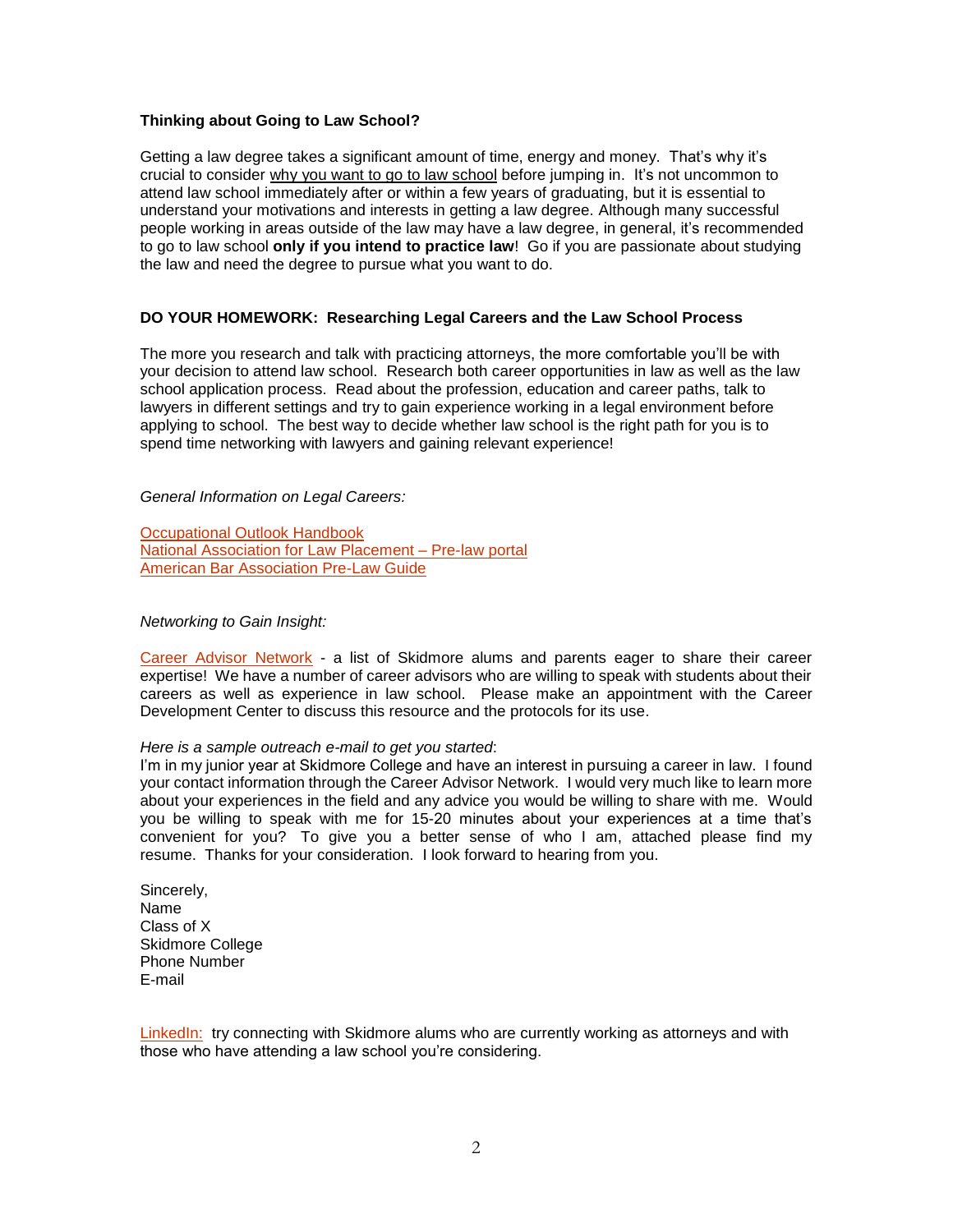*Pre-Law Advising at Skidmore:*

#### **Career Development Center (CDC)**

Shannon Rodriguez, Interim Director, works with the pre-law population and can help you explore career opportunities as well as find relevant internship experience. To arrange an appointment, please schedule via Handshake or call 518-580-5790. The office is

located in Starbuck 204.

#### **Pre-Law Advisor**

Christine Kopec, Esq., Visiting Assistant Professor, Department of Management & Business, [ckopec@skidmore.edu.](mailto:ckopec@skidmore.edu) As an attorney, herself, she can share insights into a legal career.

#### **The Skidmore Pre-Law Club**

Attend information sessions and other events to gain more knowledge about legal careers. To join the club, find them on SkidSync at: <https://skidmore.campuslabs.com/engage/organization/pre-law-club>

# **Undergraduate Preparation for Law School**

**There is no required "pre-law" major for law school.** According to the American Bar Association, students are admitted to law school from almost every academic discipline. A liberal arts education is excellent preparation for a law school degree.

What law schools do care about is academic rigor and performance. Whatever major you choose, you are encouraged to pursue an area of study that interests and challenges you while developing your writing, research, and analytical skills to the highest degree possible. Taking a diverse range of difficult courses is excellent preparation for a legal education. You will want to develop some knowledge of law & government while enhancing your listening, speaking, critical thinking, reading comprehension, complex problem solving, decision making, writing, negotiating, persuasion, and active learning skills. Look for educational, extra-curricular, and work experiences that will help you develop and enhance these skills. Law school is challenging; pursuing a law degree without these core abilities will be exceedingly difficult.

#### What Law Schools Look for in Applicants

The **first two** are the most important criteria considered for top law schools:

- 1. **Law School Admission Test (LSAT) score (or the GRE General Test)**
- 2. **Undergraduate GPA**
- 3. Academic Rigor of undergraduate course of study
- 4. Personal statement and other essays
- 5. Work experience or other postgraduate experience
- 6. Letters of recommendation
- 7. Difficulties (financial, personal and physical) overcome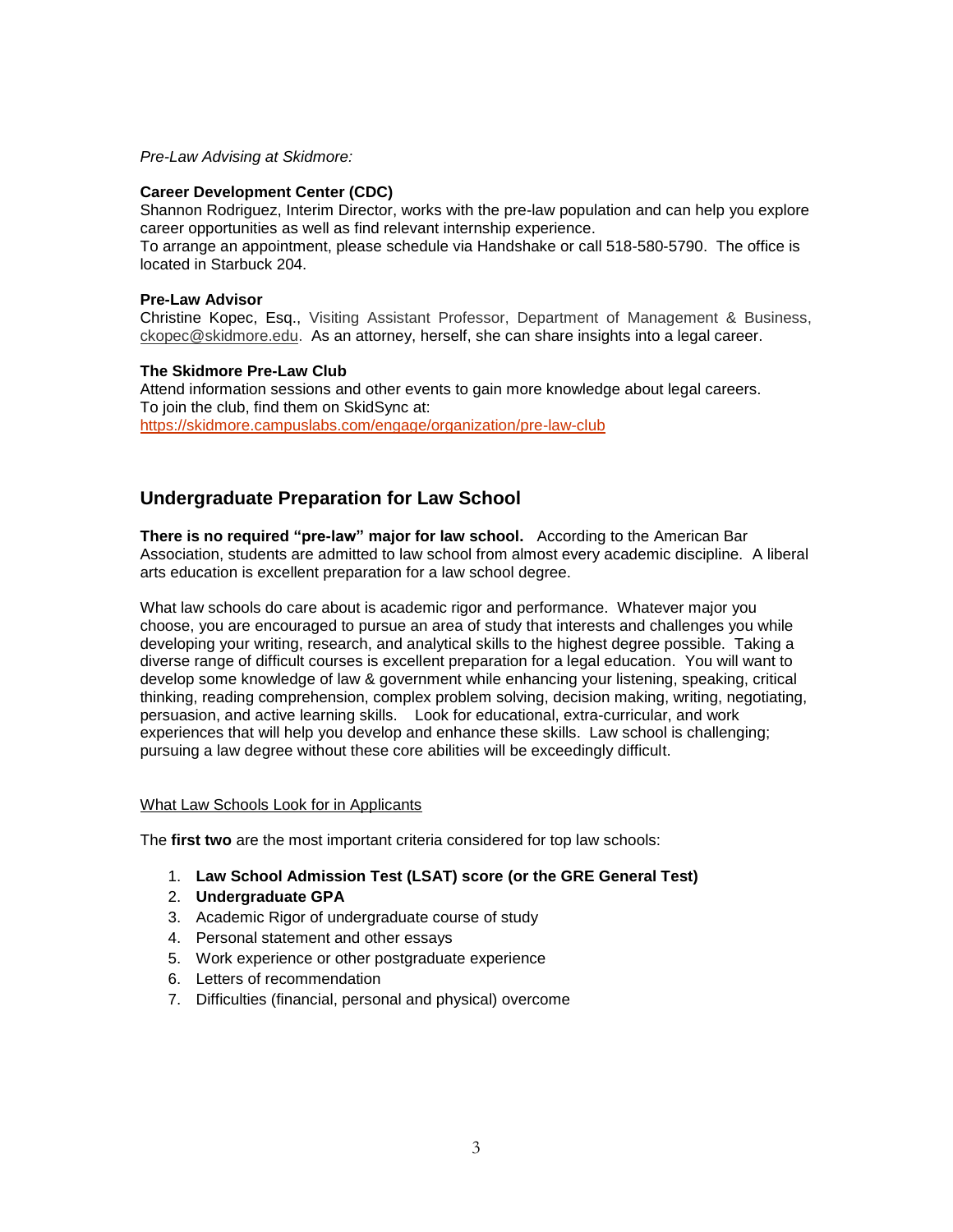# **The Application Process:**

#### **STEP 1: Set Up Your Account with LSAC**

Your first step is to set up an account with the Law School Admission Council, LSAC, at [www.lsac.org.](http://www.lsac.org/) LSAC both administers the LSAT and processes law school applications through the Credential Assembly Service (CAS). Your account will help you track every step of your application to different law schools.

#### **STEP 2: Prepare and Take The LSAT**

#### *What is the LSAT*?

The Law School Admissions Test is the standardized test used by most law schools for admissions purposes. This test assesses key skills for success in law school: reading comprehension, analytical reasoning, logical reasoning and writing. According to the Law School Admission Council, the LSAT is the single best predictor of first-year law school performance, even better than undergraduate grade-point average.

#### *Can I Take the GRE instead*?

Over the past few years, some law schools have begun to accept the Graduate Records Exam (GRE) instead of the LSAT. If you're applying to multiple schools and/or other graduate programs, make sure you know what schools accept which tests. Use this site to see which law schools accept the GRE: [https://www.ets.org/gre/institutions/accept/law/jd\\_programs/.](https://www.ets.org/gre/institutions/accept/law/jd_programs/)

It is still recommended to take the LSAT since it's the ONLY test accepted by ALL law schools.

#### *When should I take the LSAT?*

The LSAT is offered nine times a year so you have plenty of test dates to choose from! However, many law schools want applicants to take the test by November or December for admission to the following fall's entering class. It's probably a good idea to take it earlier though…in June or September. Most important…**take the test when you know you have at least a FEW MONTHS to prepare for it!** 

#### *Should I repeat the LSAT?*

Plan on taking the LSAT only once! Unlike the SAT, students often find that it **isn't worth the time or money to repeat the LSAT.** Students who take the LSAT multiple times often find that their score falls into a very narrow range. In addition, while your score may rise slightly, it may also drop. If you take the LSAT more than once, law schools tend to average your scores, rather than look at the highest score only.

- If you think you may want to repeat the test after getting your initial score, plan to take the LSAT first either in June after your junior year or October of your senior year. This will give you time to register again for the December exam.
- If you are planning on taking a prep course, you will need to take it during your junior year, while you are completing your other academic work, then sit for the LSAT in June OR you can take a prep course in the summer after your junior year and take the LSAT in early Fall of your senior year. You will either have to complete your test prep while you are completing coursework (June LSAT) or sit for the test while you are completing coursework (October LSAT).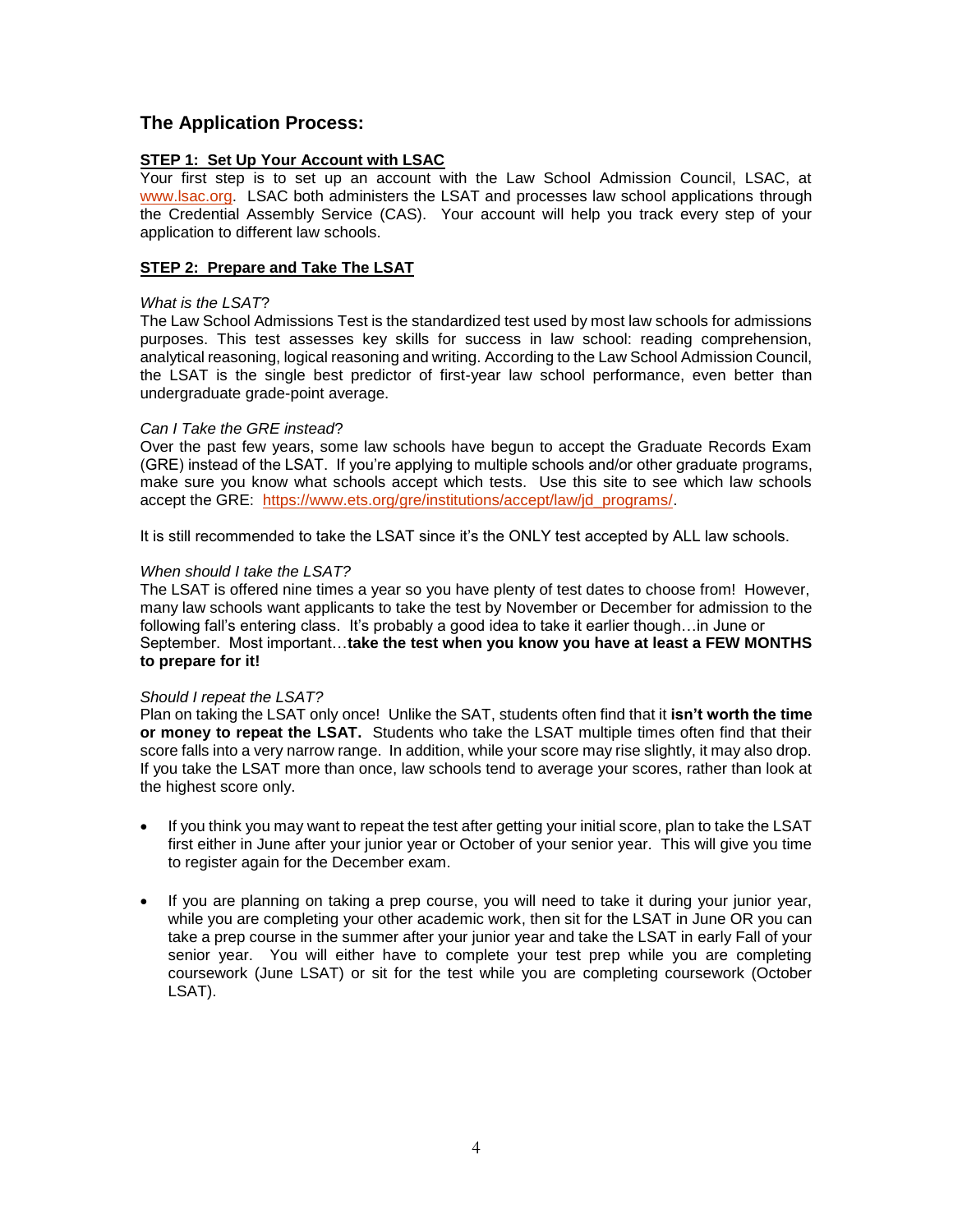#### *How should I prepare for the LSAT?*

PRACTICE!!! The best way to prepare is to take multiple practice exams under simulated testing conditions. You can find a variety of LSAT preparation materials, including full length practice tests at [www.lsac.org.](file:///C:/Users/Gale/Downloads/www.lsac.org) In addition, [Khan Academy](https://www.khanacademy.org/prep/lsat) has interactive lessons, timed practice tests, strategies, and tips to help you prepare. Investing in a commercial LSAT preparation course is a matter of personal choice. There are a number of options available should you feel that working with an instructor in a classroom "setting" would be helpful.

# **STEP 3: Use the CAS (Credential Assembly Service)**

Most ABA approved law schools require applicants to use the CAS and all ABA law school applications are available through CAS. CAS processes your law school application documents, such as your LSAT score(s), letters of recommendation, and transcripts so they only need to be sent once, to LSAC. In addition, they provide a "law school report" for each school you are applying to.

#### **Transcripts:**

- After you register for the Credential Assembly Service (CAS), you must have a separate transcript sent to LSAC directly from **EACH** undergraduate and graduate institution you attended in the United States, its territories, or Canada (i.e., study abroad, transferred credits, etc.).
- **Transcripts issued to you or sent by you will not be processed.**
- You must use LSAC's Transcript Request Forms for this purpose. **Your Transcript Request Forms will be available only after you sign up for the Credential Assembly Service (CAS) and enter your institution information.** Allow two weeks from the time of receipt for LSAC to process your transcripts.

# **STEP 4: Obtain Letters of Recommendation (LOR)**

Although your undergraduate grades and LSAT scores are the most important determining criteria for law school admissions, your letters of recommendation could still have an impact on the admission process. Strong letters of recommendation can strengthen your application and, if there are deficiencies in your application, they can help to outweigh them.

Check each school's website for the exact number of letters of recommendation required. If you have more letters than required, you can consider submitting an extra one if it is strong and provides new information about you not mentioned in other letters. On the other hand, you may want to save the letter in case you are waitlisted. The additional letter could lend further support to your candidacy.

Typically, two letters from faculty who can address your academic and intellectual abilities is preferred. However, letters from employers are also desirable, especially from applicants who received their undergraduate degree more than three years prior to applying.

The best letter writers are those who know you well and can provide an evaluation of your ability to perform and succeed at law school. Therefore, it is beneficial for you to establish meaningful relationships with your professors. Take every opportunity to get to know and talk with your professors: go to office hours, ask questions in class, seek advice about your career, do independent research or study with a professor whose recommendation you may want.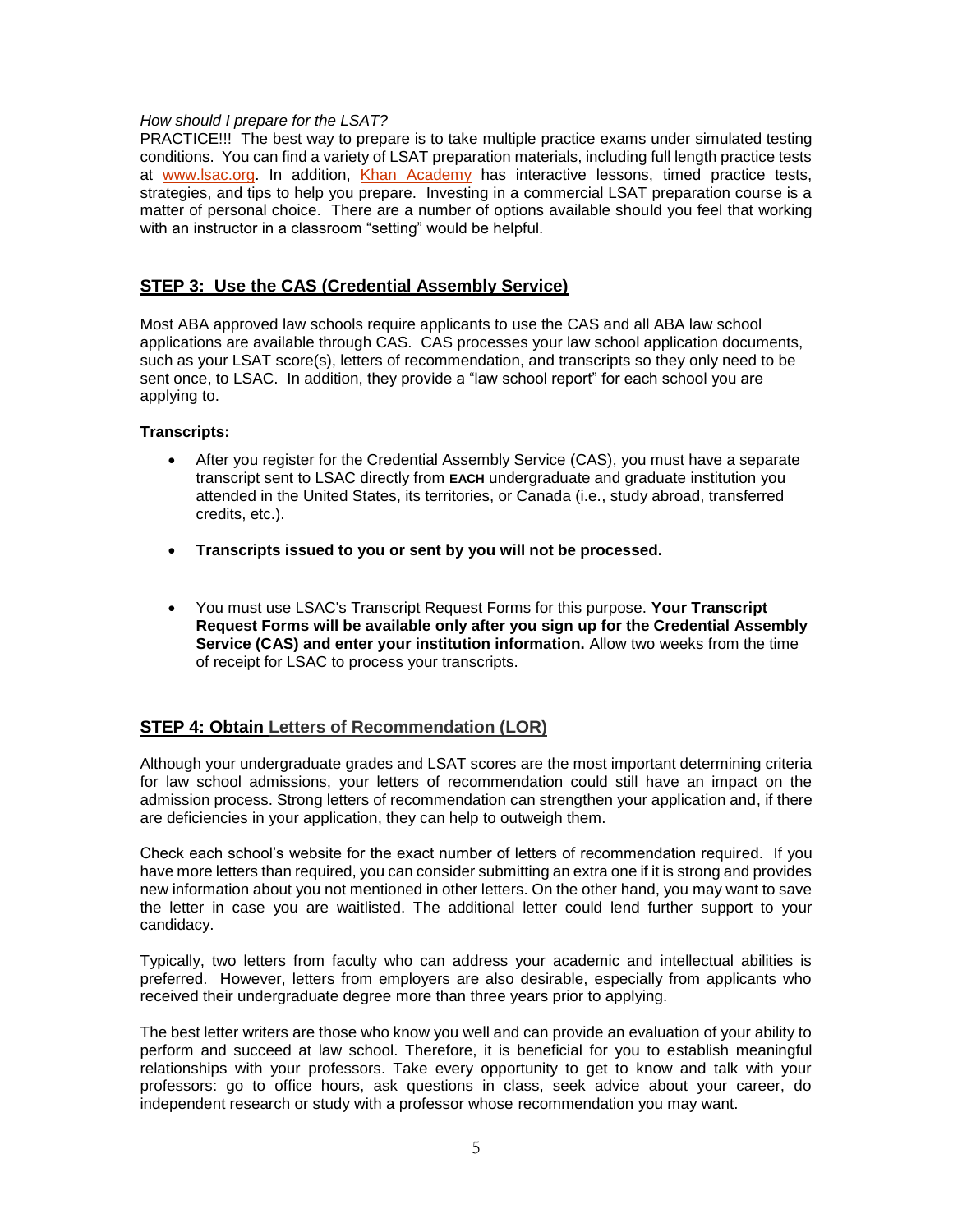Law school admissions officials tell us the following make the best letter writers:

- someone who knows you well
- someone with the title of "Professor"
- someone who is a professor at the school granting your baccalaureate degree
- someone with an advanced degree who has supervised you in a meaningful job or internship
- someone who has academically evaluated you in an upper-division class
- Note: letters from family friends, political figures, judges, and the like usually are discouraged and may, in fact, be detrimental.

#### **How do I approach potential letter writers?**

First, make a list of professors and/or supervisors who will be your best advocates. Then, set up an appointment to discuss your request in person. Do not make the request via email. Be prepared to articulate your interest and reasons for attending law school. Letters of recommendation are written strictly on a voluntary basis; a faculty member or employer may decline to write them. The best approach is to **ask potential letter writers if they are willing to write you a strong letter**. If you sense reluctance or the answer is no, ask someone else.

#### **When should I approach letter writers? What if I plan to take some time off before I go to law school?**

A good time to approach letter writers is early fall of your senior year if you plan to attend law school immediately following graduation. If you plan to take some time off before going to law school, don't wait until you want to apply to law school to ask for letters. Your professors could be on sabbatical or you may not be fresh in their minds anymore. So, ask professors for a "general" letter of recommendation before you leave. When you are ready to apply to law school, contact professors again, and ask them to update your letters.

#### **What information do my letter writers need to write good letters?**

You can help your letter writers write strong letters by giving each of them a portfolio that includes:

- Information on how to get in touch with you in case they need to reach you
- What you would like emphasized in each letter
- A list of schools to which you are applying, and due dates, with the earliest due date at the top
- Your unofficial transcript (note courses you took with them)
- A draft of your personal statement
- A copy of your best work in the course (with instructor comments on it), lab evaluations, projects, publications, etc.
- Your resume

Open and close your note with thanks and acknowledgement that the letter writer's time is valuable and that this letter is important to your professional future.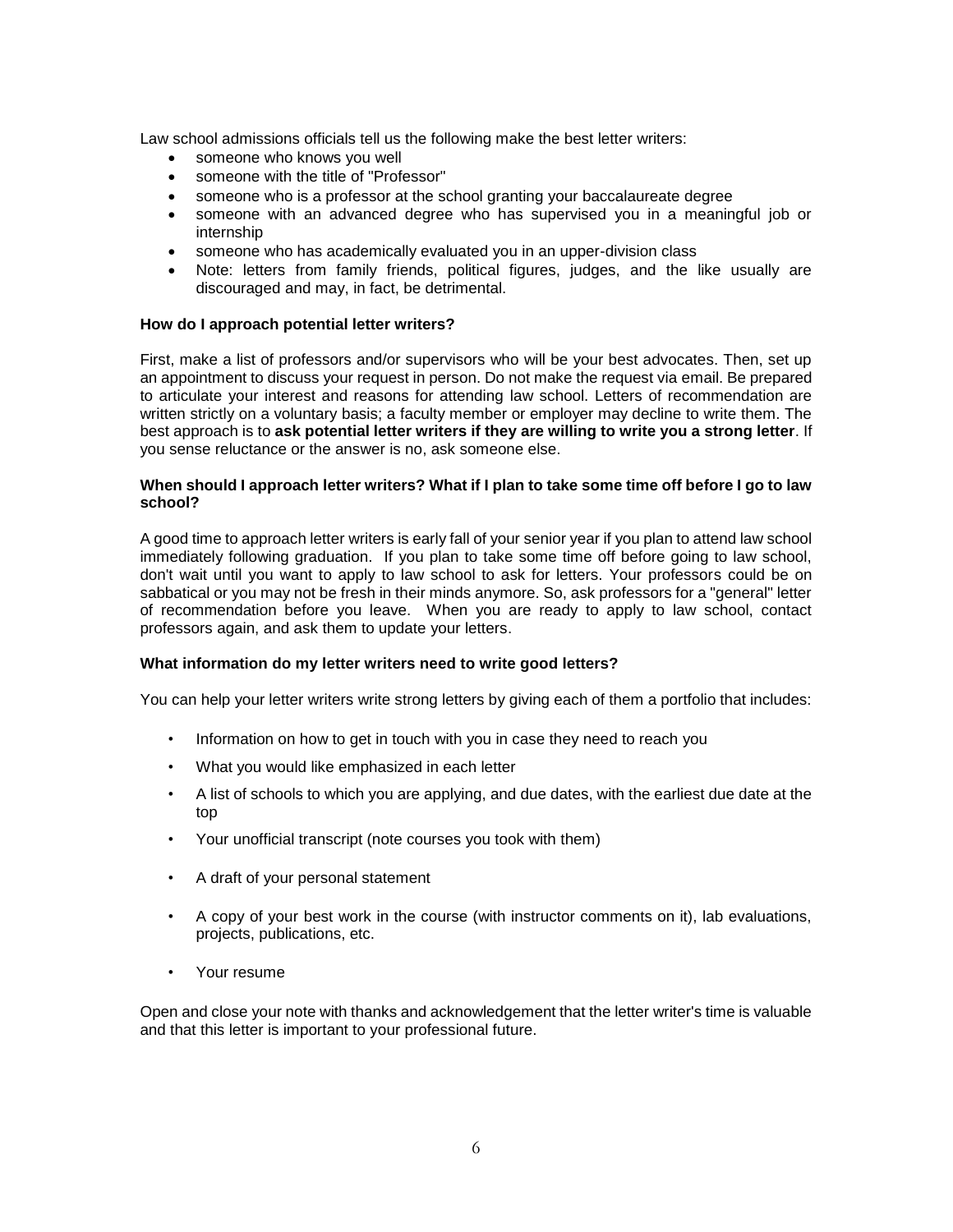#### **Using the LSAC Letter of Recommendation Service:**

The LOR service is included in the fee you pay for your Credential Assembly Service. Using this service will simplify the process for both you and your references. You can directly request letters of recommendation directly from your LSAC account and your references will only need to submit their letters once. In addition, you are able to manage which letters get sent to which schools you are applying to.

For more information, visit the LSAC site at [https://www.lsac.org/applying-law-school/jd](https://www.lsac.org/applying-law-school/jd-application-process/credential-assembly-service-cas/letters-recommendation)[application-process/credential-assembly-service-cas/letters-recommendation](https://www.lsac.org/applying-law-school/jd-application-process/credential-assembly-service-cas/letters-recommendation)

You do NOT have to use LSAC's LOR service unless a law school states that you *must* do so. However, most ABA-approved law schools accept LSAC's LOR service. If you choose not to use it, contact the individual law school for their application requirements.

# **STEP 5: Identify Where to Apply**

A number of factors can influence where you decide to attend law school – reputation, career opportunities, specialties, location, faculty, cost, etc. Think about what matters most to you when developing your list. The Official Guide to ABA-Approved Law Schools, [https://www.lsac.org/choosing-law-school/find-law-school,](https://www.lsac.org/choosing-law-school/find-law-school) prepared by the American Bar Association and Law School Admissions Council, is probably the best starting point. You can search for schools by location, key word, undergraduate GPA, and LSAT score. In addition there are links to each school's most up-to-date information on admission requirements, tuition, special programs, physical facilities, and more.

#### *Other sources to help determine where to apply:*

*Pre-Law Advisor -* You should plan to meet with Skidmore's Pre-law Advisor, Christine Kopec, Esq.

*NALP Directory of Law Schools* (The Association for Legal Career Professionals) has some great search tools. [http://www.nalplawschoolsonline.org](http://www.nalplawschoolsonline.org/)

Just like when applying to college, your final list of law schools should include those that are reach, competitive and safety schools.

# **STEP 6: Writing Your Personal Statement**

#### **What constitutes a good personal statement?**

A good personal statement conveys the root of your interest in law and shows your enthusiasm for the field. It's your chance to allow the reader to get to know you as an applicant.

*Start building a pool of possible topics and points with some simple writing exercises***:**

- List all experiences related to law. Write for 1-2 minutes each. The one that you had the most to say about could be a topic of interest for your statement.
- Was there one time when you realized what you wanted to do? What is your ultimate goal? What do you want to do with this degree?
- Write 5-7 skills, come up with one example for each
- What is the most important concept you learned in college?
- What do you consider the most important book, article, play, or film you have ever read/seen, and how has it influenced you?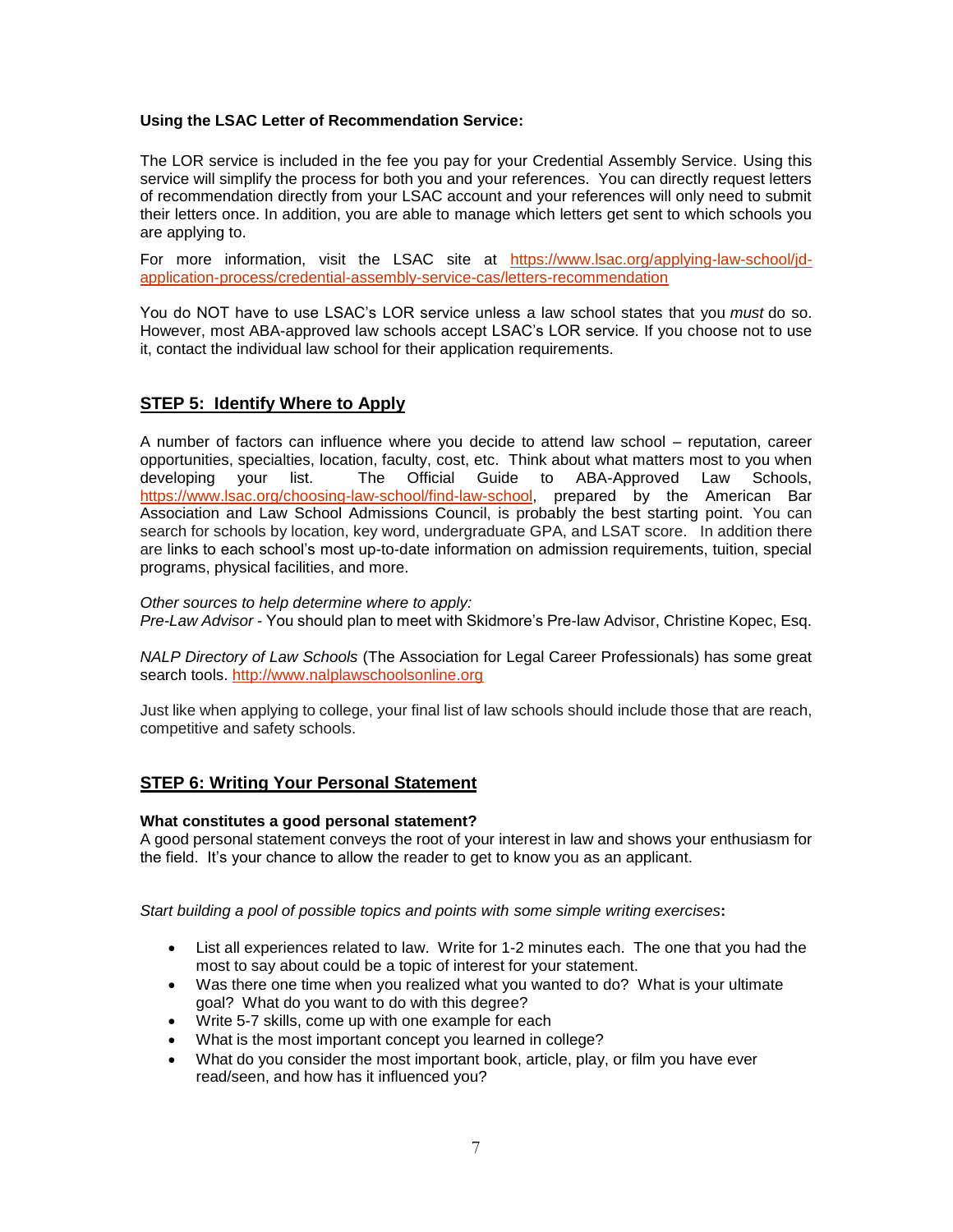- Which writers and which particular articles in your field of study have had the greatest influence on the development of your thought?
- Who were your favorite professors in college, and why? How has each influenced you?

# *What Not to Do in Your Personal Statement:*

- This essay is about YOU! Don't make it about what you want to study or what field of law you want to enter. Share something about yourself.
- Don't address low grades or low scores. Emphasis your strengths and be positive. Tell a story which emphasizes your best characteristics.
- Don't use gimmicks or try to be funny.

# **Getting Feedback on Your Essays**

Skidmore has several ways to receive assistance with revising your graduate admissions essays including: Faculty, The Career Development Center, and the Writing Center.

As you begin the process of writing your personal statement, please allow enough time to write 3- 6 drafts, which could take about 2-3 months. We are happy to work with students and alumni at any stage of the writing process. However, working on drafts that are immediately due encourages "quick fixes" and is contrary to our goal of approaching writing as a process.

#### Here is a rough outline of the writing process**:**

- 1) Identify the question you need to answer and the character/word limit that you must follow.
- 2) Start an outline and create your first draft. Worry about the character limit later.
- 3) Make an appointment for a critique. Send your personal statement via e-mail as a Word document by the day before the appointment. Feedback will be shared with you during the appointment.
- 4) Revise your document. Read the paper to see if it flows from one topic to another, determine if the organization is logical, check to see if the paper fits the actual assignment. Consider rewriting paragraphs to make them sound better and to support the claims you have made.
- 5) Schedule a  $2<sup>nd</sup>$  appointment and continue revising until you have a final draft.
- 6) Once you have a more final draft, have it reviewed by two other people possibly a lawyer, a faculty member who knows you well, or the Writing Center.

# **How the CDC Can Help:**

- Assist students in developing critical reading and writing strategies, including breaking down prompts, formulating ideas and brainstorming, evaluating argumentation and analysis, and structuring and organizing ideas
- Dialogue, exchange ideas, establish goals and expectations
- Offer grammar help

# **What We Do Not Do:**

 The editing process targets grammar problems, while the revision process focuses on readability, logic, and clarity. We are not a proofreading/editing service. We can, however, show students effective ways to edit and proofread their own writing.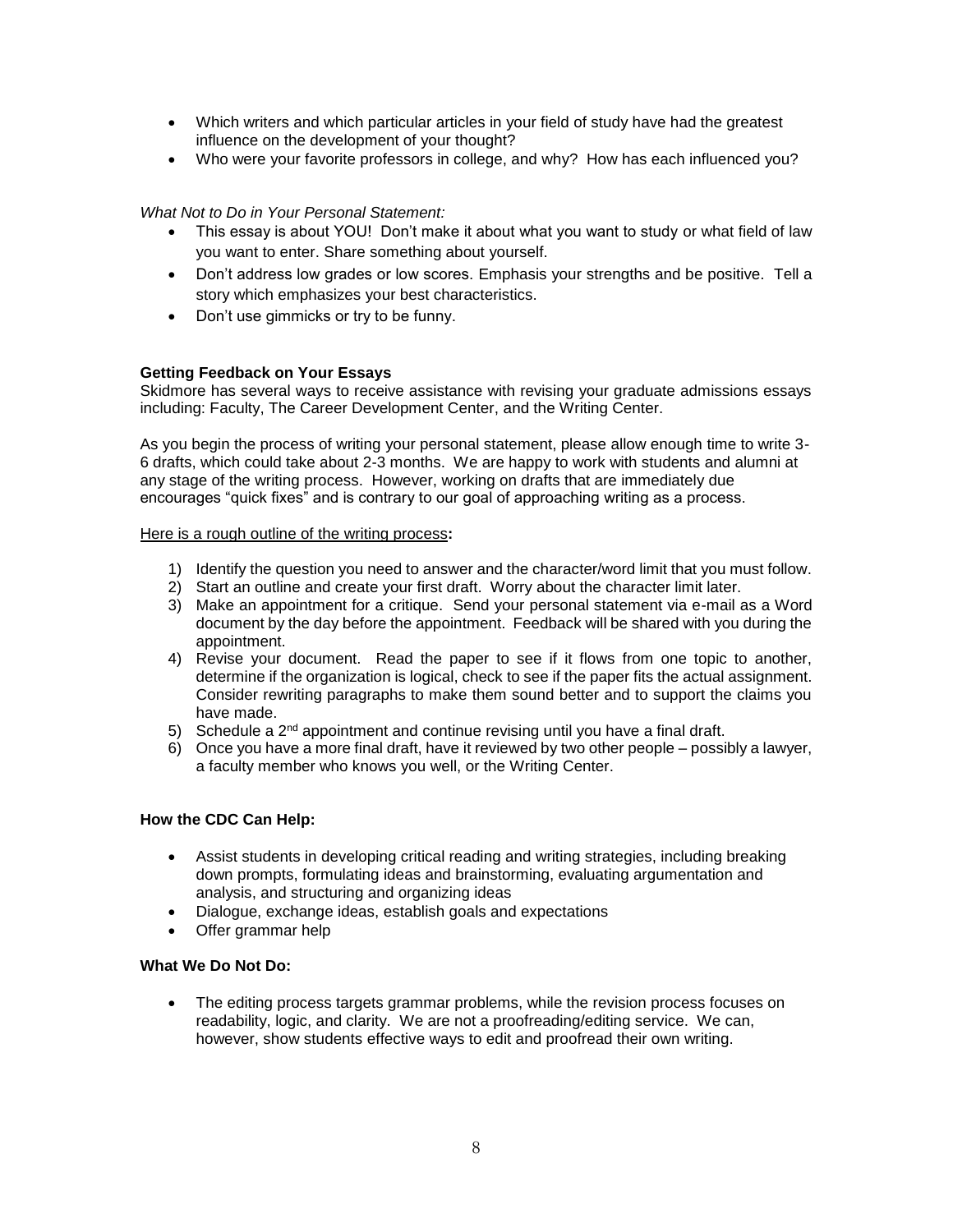# **Timeline of Actions**

If you know you want to go to law school immediately upon graduation, here's a suggested timeline:

# **1 st Year:**

- Join the pre-law society
- Update your resume from a high school resume to a college resume
- Set goals to obtain the knowledge and skills needed to be a successful law school applicant
- Make an appointment with the Career Development Center for:
	- o A resume critique
	- o To learn how to use Handshake and the Career Advisor Network

#### **Sophomore Year:**

- Make an appointment with the Career Development Center
	- o Learn how to write a cover letter and have your letter critiqued
	- o Apply for summer internships
- Bring business casual clothing to campus and attend Career Jam; speak to volunteers in law

#### **Junior Year:**

- Attend any law related workshops
- Attend Career Jam, meet any law related volunteers
- Make an appointment with the Career Development Center
	- $\circ$  Secure a summer internship (it doesn't have to be in a law office)
	- o Consider applying for and attending one or more of the Career and Internship Consortium (CIC) events
- Consider attending Law School Admission Council (LSAC) events in your area
- Talk to career advisors that attended law schools of interest
- Start to identify and/or develop relationships with potential letter of recommendation writers
- Prepare for the LSAT

#### **Summer between Junior/Senior Year:**

- Potentially take June LSAT
- Create account for LSAC's online application service, www. Sac.org
	- $\circ$  If you have an LSAC account, you will automatically receive your LSAT score by e-mail approximately three weeks after taking the test. Make sure you schedule your LSAT date so that you will have plenty of time to obtain your score before any of your law school applications are due.
- Draft your personal statement, have it critiqued by 3 people
- Consider attending information sessions, visit law schools of interest, select law schools

#### **Senior Year:**

- Consider taking the LSAT in October, deadline to register is early Sept.
- Transcripts: sign up for Credential Assembly Service (CAS) and use LSAC's transcript request form to submit transcripts from EACH institution you have attended
- Letters of Recommendation/Evaluation: Provide the names and contact information of all your recommenders/evaluators in your account, indicate the number of letters/evaluations each recommender/evaluator will submit and describe them, select your law schools and specify the letters/evaluations that should be sent to each one using the ID numbers. Submit your requests for letters and confirm they were received.
- The earlier you submit your application in the application cycle, the more seats are available. The longer you wait, the more seats fill, and the process becomes more competitive.
- If seeking federal financial aid, complete FAFSA in Jan/Feb; the deadline is June